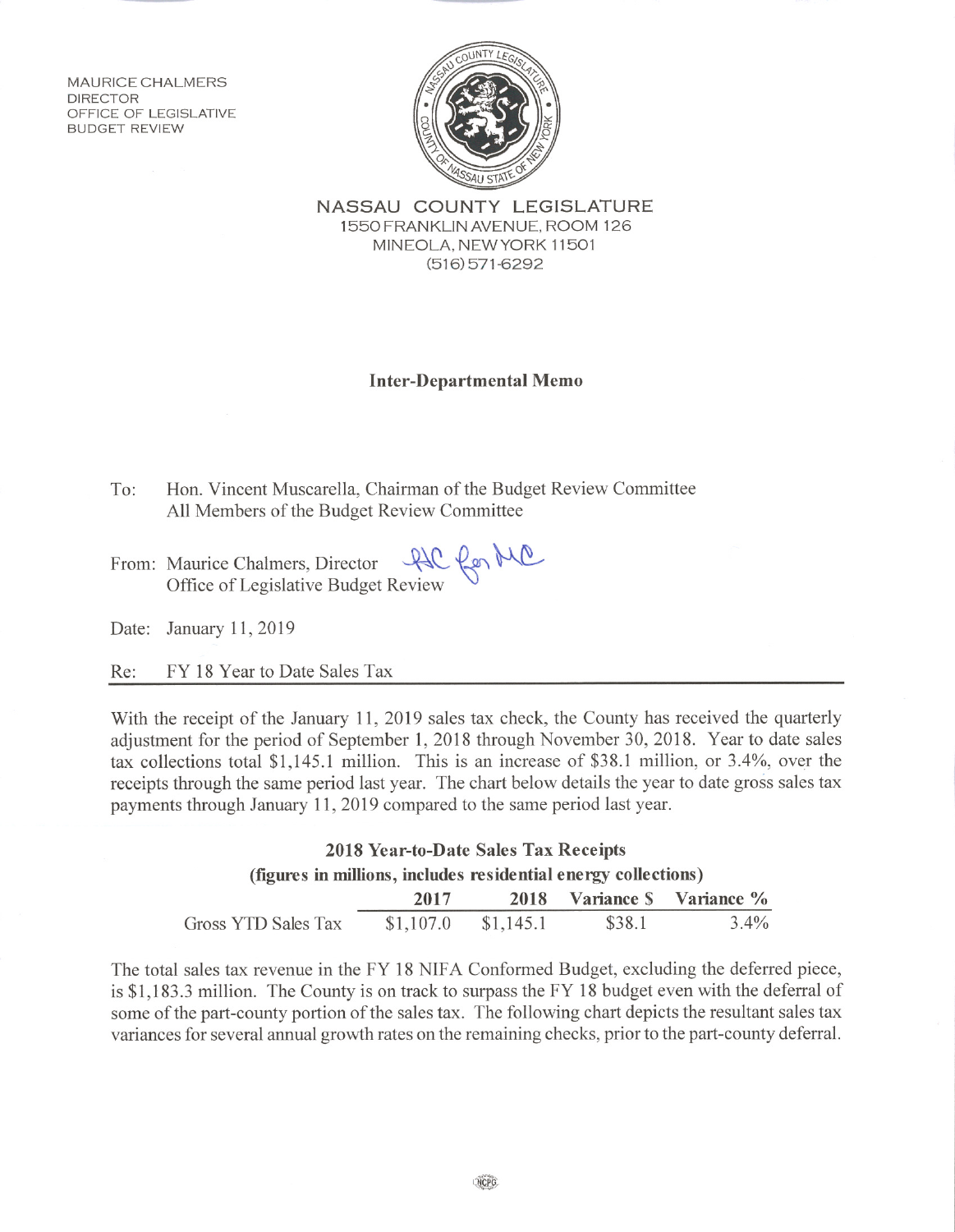| <b>Forecast Sales Tax Growth and Resultant Annual Impact</b> |                                      |  |
|--------------------------------------------------------------|--------------------------------------|--|
| <b>Remaining Growth</b>                                      | <b>Sales Tax Surplus / (Deficit)</b> |  |
| 0.0%                                                         | \$17.8                               |  |
| 0.5%                                                         | \$18.1                               |  |
| 1.0%                                                         | \$18.3                               |  |
| 1.5%                                                         | \$18.6                               |  |
| 2.0%                                                         | \$18.9                               |  |
| 2.5%                                                         | \$19.2                               |  |
| 3.0%                                                         | \$19.5                               |  |

Assuming a 2.5% growth for the remainder of the year, the part-county sales tax portion is projected to exceed budget by roughly \$6.9 million; that amount will have to be subtracted from the above detailed surpluses and deferred until FY 20 for budgetary purposes. The County can't recognize a surplus in its part-county collections since the funds must be deferred and not recognized until two years later. For example, if remaining checks were to grow by 2.5%, the County would experience a \$19.2 million surplus compared to budget. It could not recognize \$6.9 million of the surplus in FY 18, hence the FY 18 budgetary sales tax surplus would be \$12.3 million.

The FY 19 NIFA Conformed budget excluding all deferred pieces is \$1,231.3 million. If there was no growth on the remaining FY 18 sales tax checks, a 2.5% sales tax growth in FY 19 would be required to attain the budgeted amount. However, if all remaining FY 18 sales tax checks grow by 2.5%, then only a 2.4% sales tax growth in FY 19 would be required to attain the budgeted amount.

A review of current economic forecasts and local economic indicators show the expected growth throughout FY 19.

|                             | 2018    | 2019 |  |
|-----------------------------|---------|------|--|
| Fannie Mae                  | 3.1%    | 2.3% |  |
| Mortgage Bankers Assn.      | 3.1%    | 2.1% |  |
| <b>Federal Reserve Bank</b> | 2.9%    | 2.7% |  |
| Average                     | $3.0\%$ | 2.4% |  |

**US GDP 2018 and 2019 Forecasts, as of 4th Quarter 2018**

The current average forecast for real US GDP is 3.0% in FY 18 and 2.4% in FY 19. Moreover, low unemployment, increasing real County wages and high metropolitan area consumer confidences provide further credence to the previously detailed economic growth forecasts.

• In November 2018, the New York State Department of Labor found that Nassau County's unemployment rate fell to 2.9%. Moreover, the combined Long Island rate was found to be the region's lowest in more than 20 years.<sup>1</sup>

 $\overline{a}$ <sup>1</sup> Winzelberg, David, "Nassau Unemployment Rate Dips Below 3 Percent", LIBN.com, December 27, 2018.